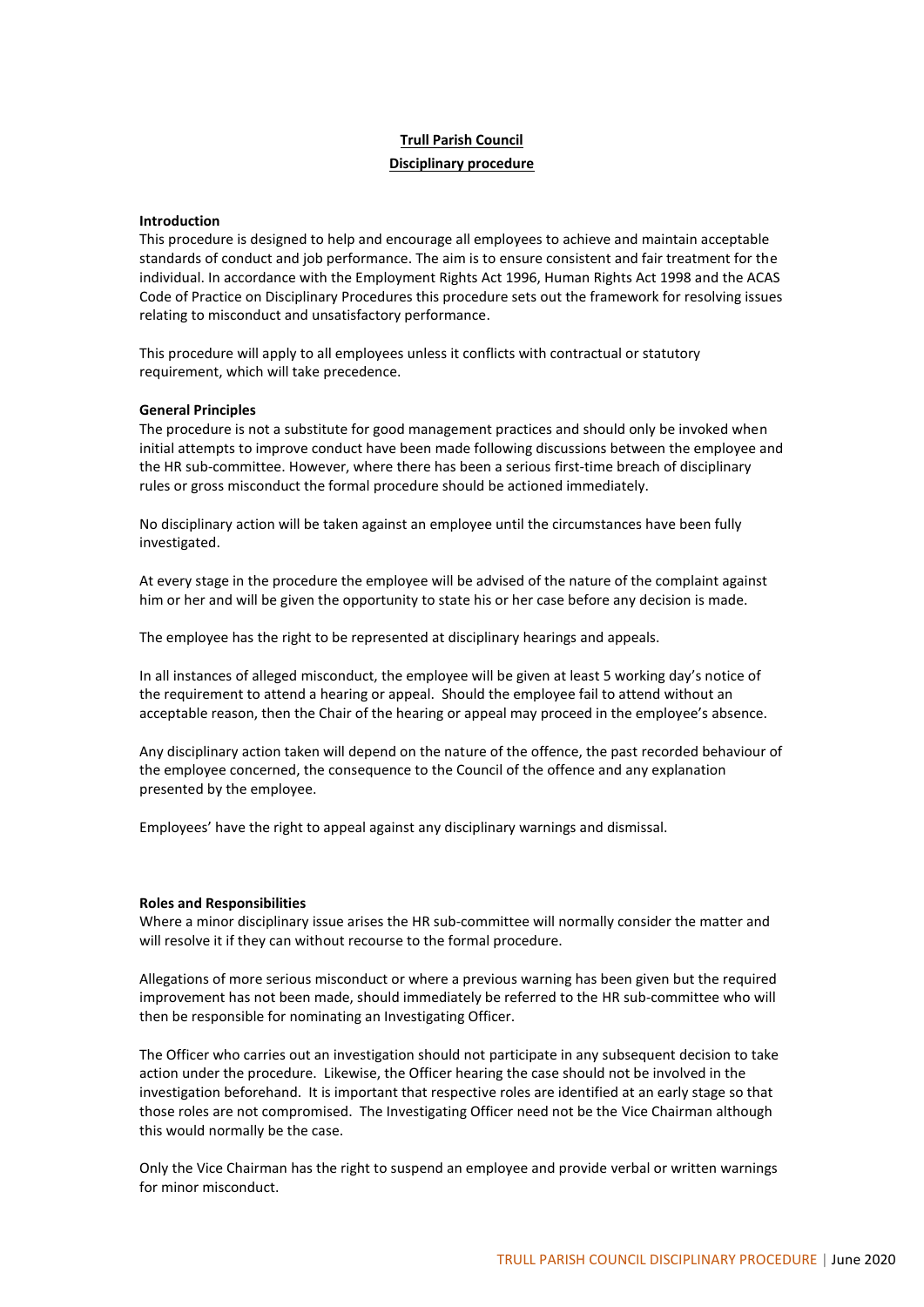# **Representation**

Employees have the right to representation at hearings and appeals relating to any stage of the formal procedure. This can be a trade union representative, non-union employee representative or a work colleague.

Representatives have the right to address the hearing or appeal. They may also ask questions and present the employee's case. However, they have no right to answer questions on the employee's behalf.

# **Informal Procedure**

# *Informal Advice & Guidance*

Where a minor breach of acceptable/ established standards of conduct occurs, which does not justify formal disciplinary action, the HR sub-committee will advise the employee concerned of the conduct or standard expected in the future. In many cases this will provide sufficient encouragement for the employee not to commit further acts of misconduct.

The employee will be offered guidance, support and where appropriate additional training to achieve the necessary standards. Representation will not normally be appropriate. The HR sub-committee should make a note of such informal advice and guidance and should set out in writing the required improvements and standards of conduct that are expected in the future. Records of informal advice/counselling should be kept on employee's personal files.

However, the formal procedure will apply when: -

- a) previous informal advice or warnings have proved ineffective;
- b) the allegation is of a serious nature;
- c) a number of minor allegations are made which taken together constitute a serious breach of discipline.

# **The Formal Procedure**

#### *Suspension*

In some circumstances the HR sub-committee may consider suspension, with pay, pending further investigation or until the disciplinary hearing takes place. Suspension may be appropriate where: cases potentially involve gross misconduct; relationships have broken down; there is a risk to the employer's property or to other people. An employee should be advised that suspension in itself does not constitute disciplinary action.

An employee should be advised of the reasons for suspension. The period of suspension should not normally last for more than 20 working days, however where necessary this period can be extended.

The decision whether suspension is necessary can be reviewed at anytime in the disciplinary process.

#### *Investigation*

Before any decision can be made about whether or not a disciplinary hearing is necessary, an investigation must take place. The HR sub-committee should appoint an appropriate investigating officer, who could be an external adviser, who will report back with their findings and make recommendations as to whether a disciplinary hearing should be convened.

The responsibilities of the Investigating Officer are to collect evidence by interviewing any relevant witnesses and gathering all documentation. An Investigatory Interview should be held with the employee concerned whereby the employee is given 5 working days notice, in writing, outlining the general nature of the allegation. The purpose of the interview is to present the findings of the investigation to the employee and allow them to answer or shed light on the potential allegations to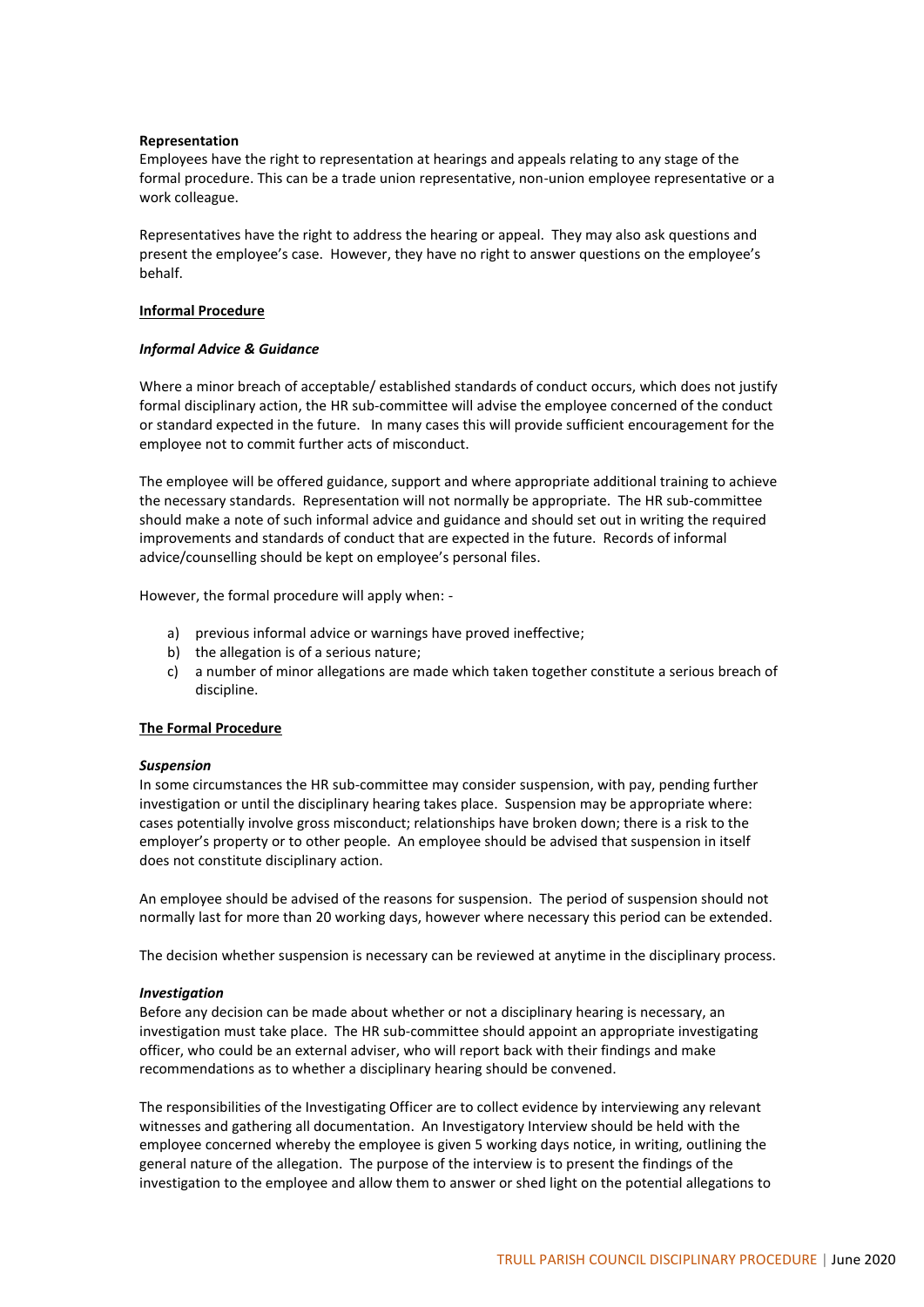assist the investigating officer to decide if he or she should recommend a disciplinary hearing and/or whether any further investigation is needed.

For the benefit of the employee and the Council any investigation must be concluded within a reasonable timescale. If there is a delay in completing the investigation it is the responsibility of the Investigating Officer to regularly update the employee or their representatives on the progress of the investigation.

Once the Investigating Officer has gathered all the relevant facts and reviewed the evidence, a report should be drafted to the Vice Chairman recommending one of the following:

- a) take no further action and inform the employee accordingly;
- b) advise the arrangement of counselling, training, extra supervision or written advice as appropriate;
- c) arrange a disciplinary hearing.

# *Arranging a Hearing*

If, following the recommendations of the Investigating Officer, the HR sub-committee concludes that a hearing is required then the necessary arrangements should be made by the HR sub-committee. The employee should be given at least 5 working days notice in writing. The letter should include a clear written statement of the allegation and should enclose any documentary evidence being relied upon and a reminder of the employee's right to be represented.

The Investigating Officer is responsible for presenting the case and making arrangements for any witnesses that he or she relies upon, to attend the meeting.

The employee is responsible for arranging any representation they choose to have and any witnesses that they may wish to call. Details of any witnesses the employee intends to call and a copy of all documents that the employee may wish to refer to at the hearing must be submitted to the Investigating Officer at least 3 working days prior to the hearing.

# *Conducting a hearing*

The Panel for a hearing would normally comprise of the HR sub-committee and an independent HR representative to advise, as appropriate.

The objective is: -

- to hear the evidence in respect of the allegation, the employee's response and to decide whether the allegation is substantiated or not;
- if the allegation is substantiated, determine the disciplinary sanction to be applied in light of the seriousness of the offence and having regard to previous relevant disciplinary history.

The procedure to be followed is: -

- introduce Panel members and specify their roles;
- clarify the purpose of the hearing and state the allegation;
- presentation of the case by the investigating officer with witnesses called as necessary;
- questions by employee and/or their representative;
- questions by the Panel:
- employee and/or their representative to state their case with witnesses called as necessary;
- questions from investigating officer;
- questions from Panel;
- investigating officer to sum up;
- employee/representative to sum up;
- panel adjourn to make their decision;
- hearing reconvened and the employee/representative informed of the decision and, if necessary, their rights of appeal.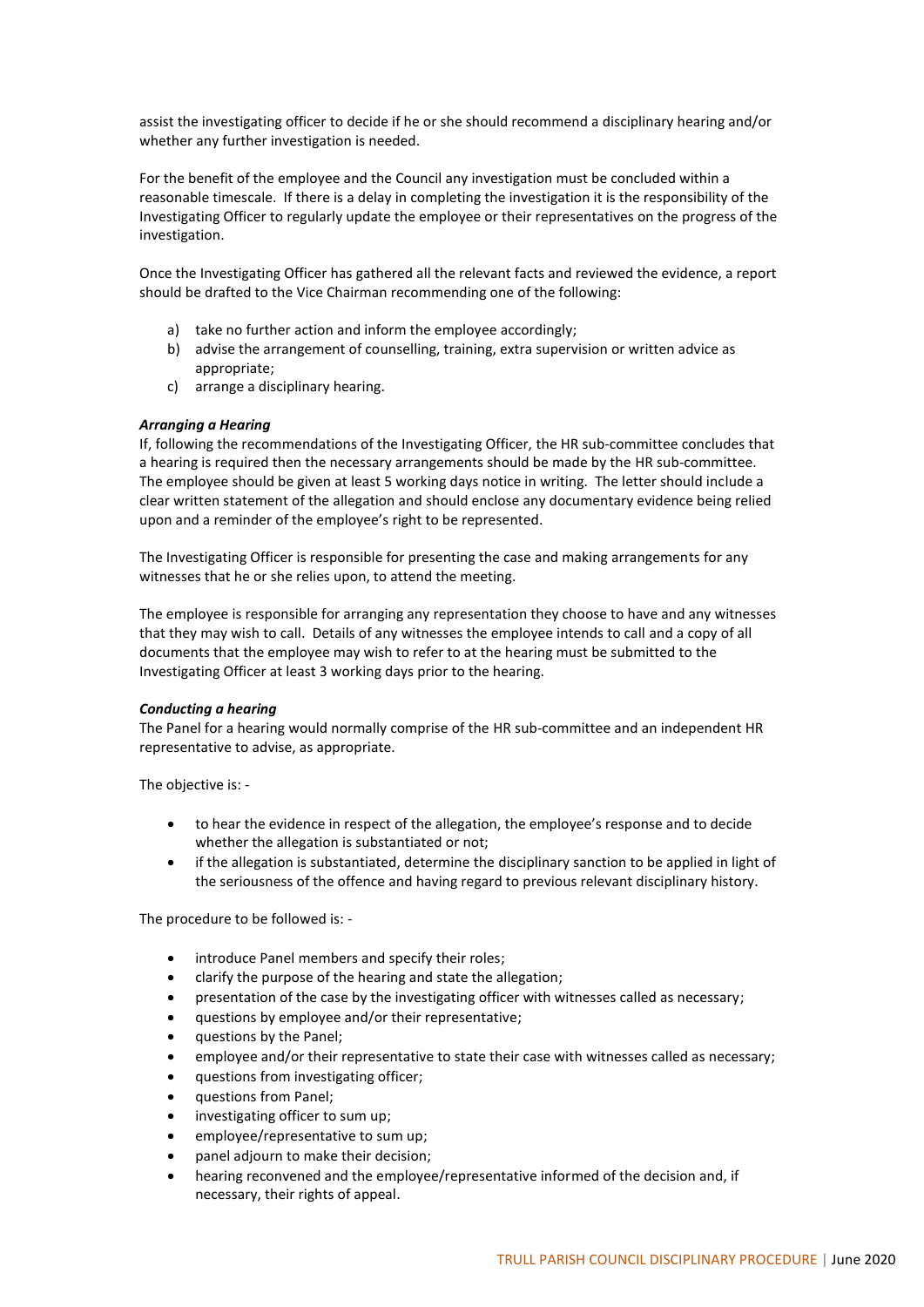Requests for an adjournment can be made at any stage and it is up to the Chair of the HR subcommittee to decide whether or not a request should be granted.

The decision of the Panel must be confirmed to the employee in writing within 5 working days. The letter should clearly set out: -

- the Panel's decision;
- the length of time that any warning will be active for;
- the expected improvement in conduct;
- any assistance that will be provided to achieve this;
- the employee's right to appeal.

# **Levels of Disciplinary Action**

In determining the appropriate disciplinary action, regard should be given to the employee's previous record, the gravity of the offence and any explanation given.

Although the procedure implies a sequential approach there may be certain circumstances where the matter needs to be considered immediately under Stages 2, 3 or 4.

| Stage      | Oral Warning                    | For a minor offence, a formal verbal warning (confirmed in writing)<br>making it clear that further misconduct will render the employee liable<br>to further disciplinary action including more severe consequences. |
|------------|---------------------------------|----------------------------------------------------------------------------------------------------------------------------------------------------------------------------------------------------------------------|
| Stage<br>2 | <b>First Written</b><br>Warning | For a more serious offence or where a previous warning to the<br>employee has not resulted in the required improvement to their<br>conduct.                                                                          |
| Stage<br>3 | <b>Final Written</b><br>Warning | For a sufficiently serious offence, which might warrant only one written<br>warning but is insufficiently serious to justify dismissal, or where<br>previous warnings have been ineffective.                         |
| Stage<br>4 | Dismissal with<br>notice        | For an act or acts of misconduct, other than gross misconduct, by an<br>employee who is under a final written warning. The employee will be<br>liable to dismissal with notice or pay in lieu of notice.             |
|            | Dismissal without<br>notice     | In cases where gross misconduct is established the employee will be<br>liable to summary dismissal, that is without notice or pay in lieu of<br>notice.                                                              |

#### **Length of Warnings**

Records of informal meetings and formal warnings will be kept on employee's personal files. An oral warning will be live for 6 months and written warnings live for 12 months from the date of the disciplinary hearing. Final written warnings will be live for 2 years.

# **The Right of Appeal**

An employee has the right to appeal against disciplinary action resulting in a warning or their dismissal. Three members of the Appeal Committee will hear the appeal, providing that they have had no previous involvement in the matter, assisted by an independent adviser.

An employee who wishes to appeal must do so in writing to the HR sub-committee. This must be done within 10 working days of the disciplinary hearing informing them of the disciplinary action taken. The appeal letter must set out the grounds for the appeal, normally under one of the following headings: -

a) the severity of the disciplinary action;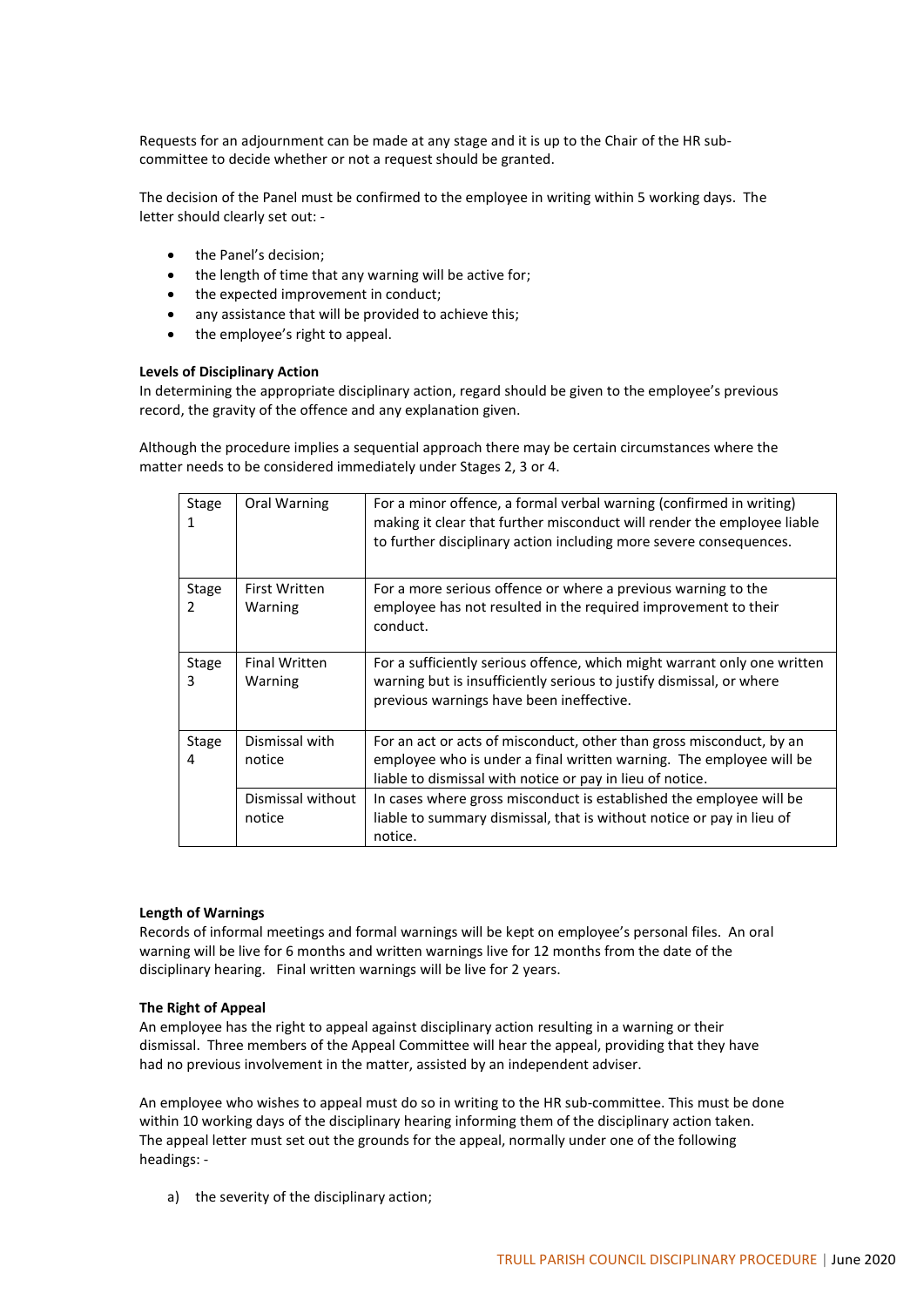- b) the findings of the Panel on a point of fact which is pertinent to the decision of the hearing;
- c) a failure to adhere to the disciplinary procedure.

# *Arranging an Appeal*

The date and time of the appeal will be organised by the HR sub-committee. It is the responsibility of each side to prepare themselves for the appeal including arranging for any witnesses to attend.

The Chair of the original Panel and the employee or their representative will, where possible, agree papers for submission to the appeal five days prior to the hearing.

# *Conducting an Appeal Hearing*

The objective is: -

- to review the decision of the disciplinary hearing and decide whether that action is warranted or not;
- and, if the action is not warranted, to determine what action if any is appropriate;
- in doing so the Appeal Panel will have regard to seriousness of the offence and any previous relevant disciplinary history.

The procedure to be followed is: -

- the appellant puts their case including calling any witnesses;
- the Appeals Chair has the opportunity to ask questions of the appellant and witnesses;
- the Chair of the previous hearing, who took the disciplinary action puts their case for having done so, which may include calling any witnesses;
- the appellant has the opportunity to ask questions of the Chair of the previous hearing and witnesses;
- the Appeals Panel has the opportunity to ask questions of both parties and witnesses;
- both parties have the opportunity to sum up should they wish to do so. No new information should be introduced at this stage and the appellant should have the opportunity to sum up last;
- the appeal is adjourned to allow the Panel to reach a decision;
- the appeal is reconvened and both parties are informed of the decision;
- the Appeals Panel write to both parties informing them of their decision within 5 working days.

The Appeals Panel has the right to call its own witnesses should it consider this to be of assistance in making its decision.

# **Trade Union Officials**

In normal circumstances no action will be taken against an officer of a recognised trade union until the matter has been discussed with a full-time officer of that union. Disciplinary Rules

It is difficult to define all the acts of misconduct which may lead to disciplinary action. As a general principle a test of reasonableness would be applied, that is to say, would a reasonable person be aware that disciplinary action would result from a certain act or omission?

The following are examples of the types of conduct which are unacceptable and which may lead to disciplinary action. The list is not exhaustive and other behaviour not listed may lead to disciplinary action when necessary.

- Poor time-keeping/ attendance
- Unjustifiable absence from work
- Waste, loss or damage of Council property through failure to take due care
- Negligence or failure in performance of duty
- Inappropriate use or unauthorised use of e-mail, IT or telephone facilities